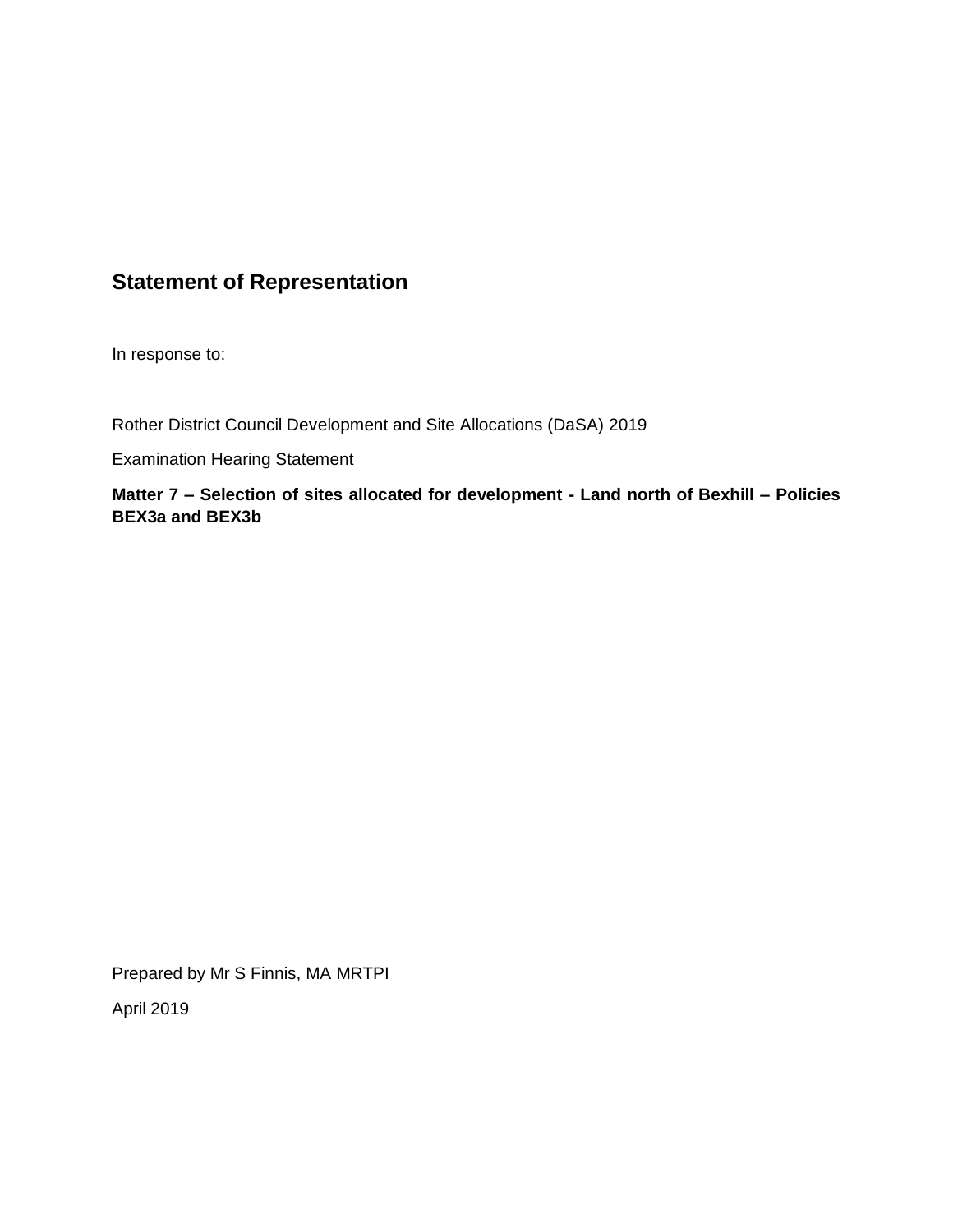## **Introduction**

1. This hearing statement is submitted on behalf of the owners of the land located to the western side of Watermill Lane and within the allocations within Policies BEX3a and also BEX3b.



Figure 1 - BEX3a plan taken from the DaSA - The land within our clients ownership is highlighted in red.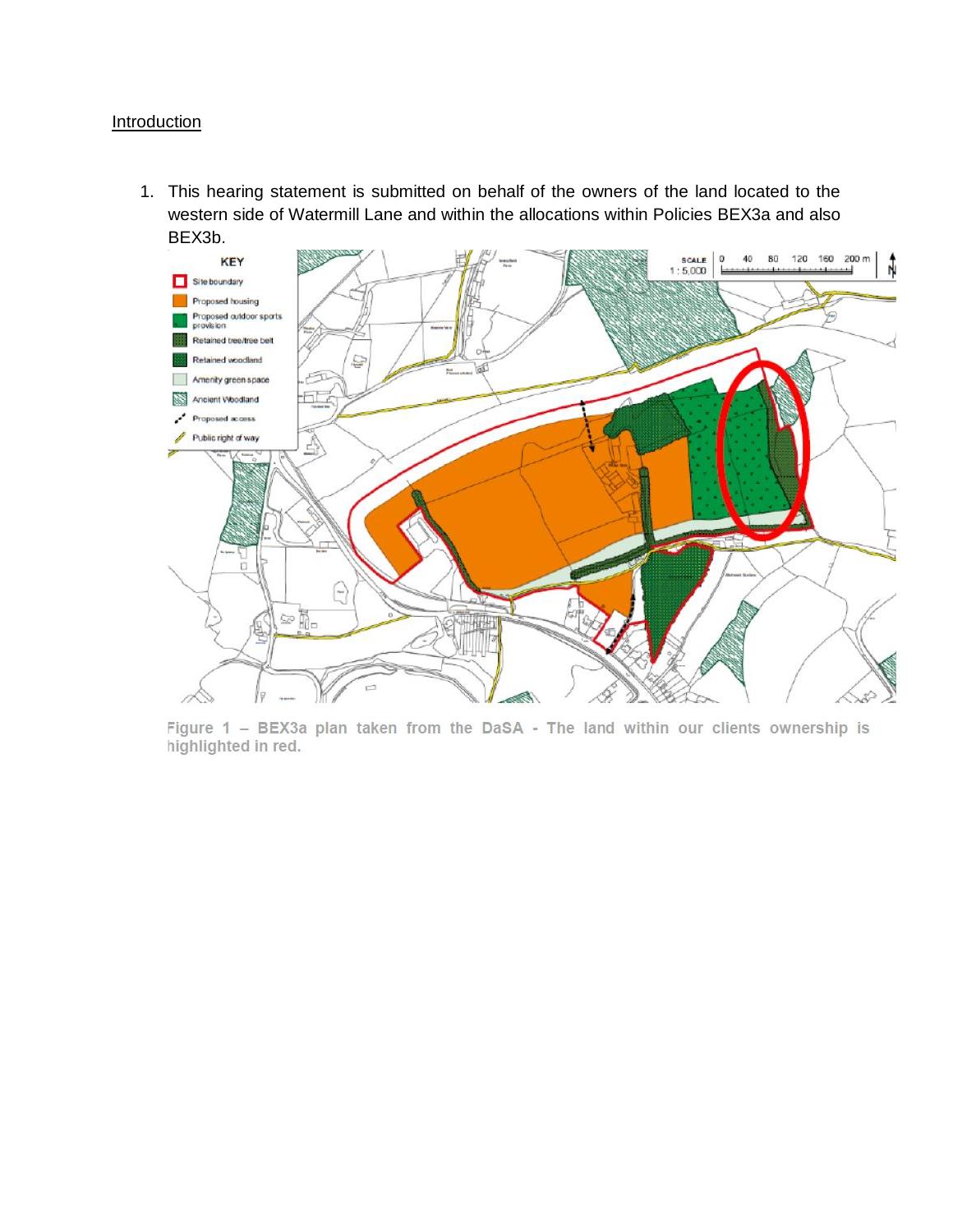

Figure 2 - Site BEX3b taken from the DaSA Plan - Land within our clients ownership highlighted.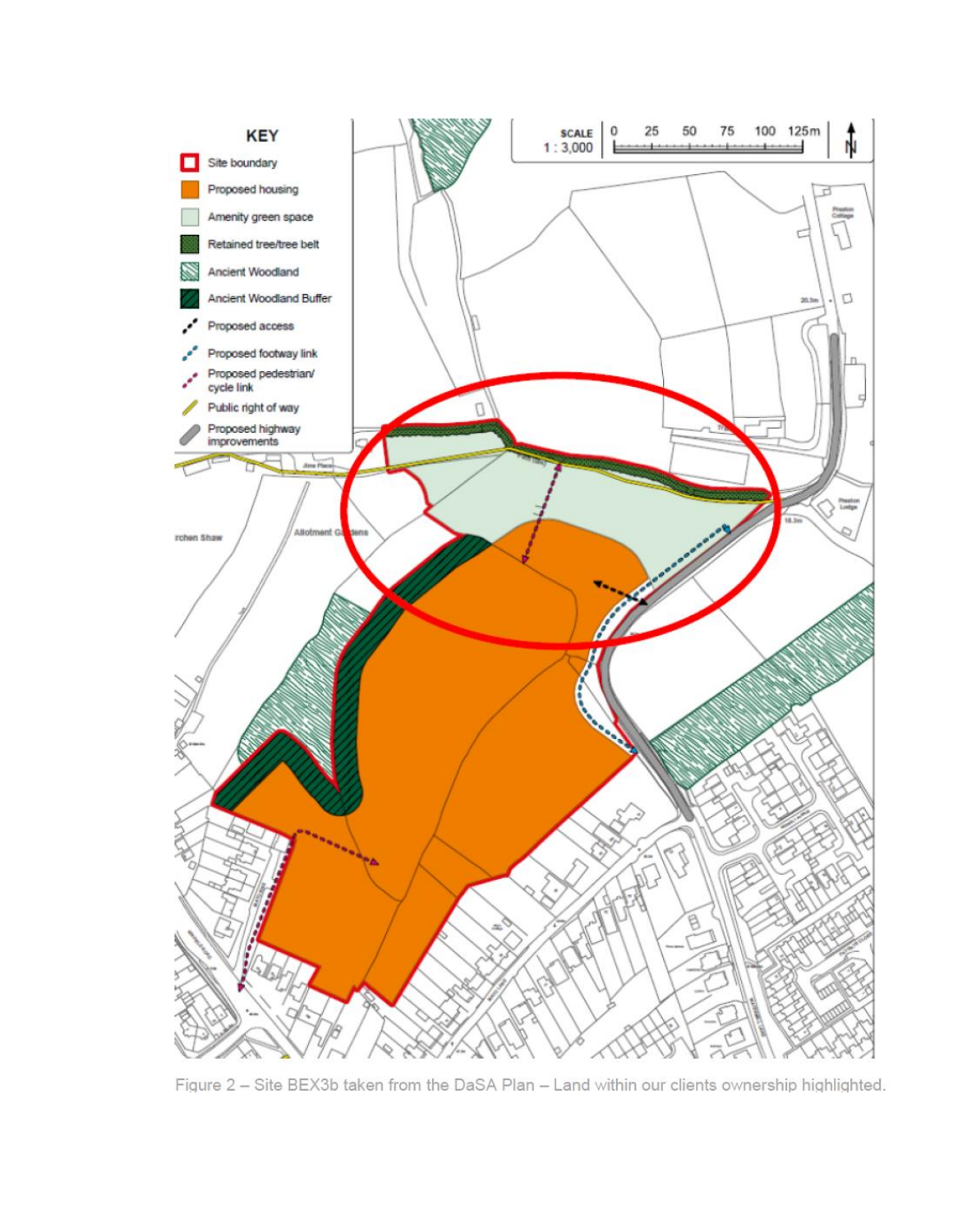- 2. This submission has been prepared in response to Hearing Session Matter 7 which is scheduled for consideration on  $10<sup>th</sup>$  May 2019. The statement also provides further representations and evidence in response to the Council's responses to the previous representations that were made. This statement builds upon our previous representation submission.
- 3. This appraisal concludes that the areas identified within the designation of BEX3a and of BEX3b should not be designated as Sports pitch provision or Amenity Green Space (respectively) when considered against the specific NPPF criteria, as the sites are not demonstrably special to the local community or hold a particular local importance through their beauty, historic significance or tranquillity.
- 4. The housing development target for the District as a whole is for at least 5,700 new homes to be built over the plan period. At the request of the Inspector the question regarding the estimated trajectory for the period Oct 2023 – 2078/28 confirmed that of the 2735 dwellings that have been identified 85% were on allocated sites with the remainder on (15%) yet to be identified.
- 5. The overarching purpose of the Local Plan must be the facilitation of development, including housing. In the context of historically low delivery rates the requirement for greater flexibility of existing allocations and new sites should remain a key consideration. Should the Inspector determine that an alternative housing trajectory to reflect more pessimistic start dates and/or lower annual delivery rates the result in either case is that additional sites or in this case the maximisation of existing sites through the reclassification of land in order to deliver the full housing need for Rother District Council should be considered.
- 6. Whilst, we agree with the allocation of the sites as proposed within the Plan. We consider that the large portion of land allocated for open space and sports pitch provision is unsuitable for the location and in due course needless. We are of the view that the justification for the designation of these parts of the allocated sites in their current form has not been clearly demonstrated or sufficient reason shown by the Council.
- 7. In the Councils 'Initial Responses to Representations' it is considered in relation to this point that

*'The level of development proposed across BEX3 triggers a requirement to provide just under two playing pitches for outdoor sport. The area identified to accommodate this requirement not only has the scope to physically accommodate these playing pitches but the area identified is not considered suitable for housing given its exposure in the wider landscape'.*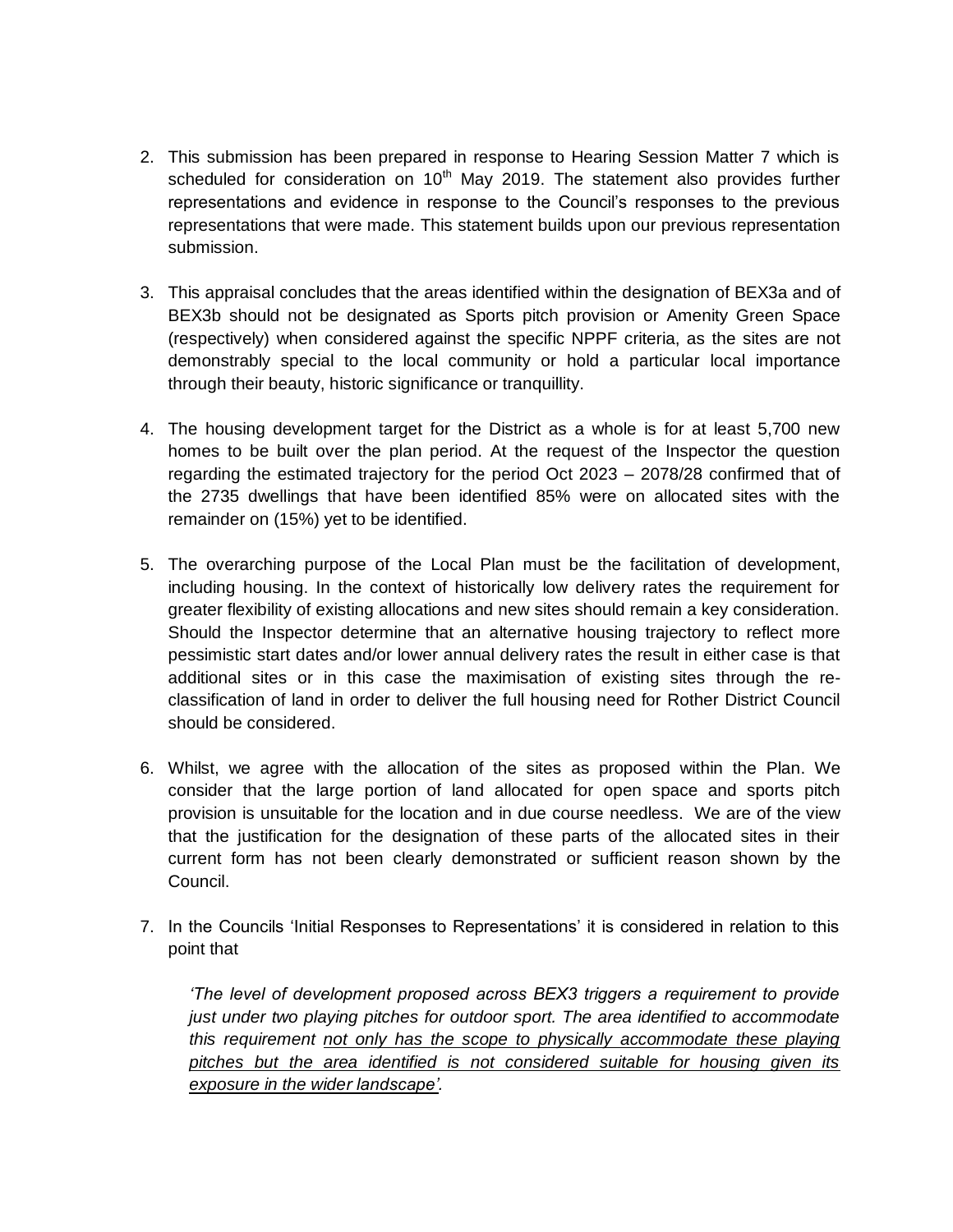- 8. This statement is not qualified by evidence in any way.
- 9. Moreover the North Bexhill Landscape and Ecological Study, August 2015 identified this part of the site allocation and states the following

*Para - 2.4.15 - Capacity to Accept Change - This LDU has a moderate capacity to accommodate change owing to its inherent landscape qualities and dislocation from the existing settlement edge. In addition, it contains a number of elements which detract from its overall landscape quality. In the event development came forward as part of a wider planned extension, visual effects would be relatively localised owing to the containment of this LDU in views from the wider landscape.* (Our emphasis)

- 10. Given that the overall character and setting of the landscape across the BEX3 allocation is set to change dramatically it is unclear how this part of the landscape is likely to have any greater exposure than the remainder of the development being proposed. The site includes a substantial gradient from north to south it is not considered to be a suitable site for the provision of landscaped pitches given the significant level of engineering works required to level the existing gradient of land.
- 11. Additionally, the North Bexhill Landscape and Ecological Study, August 2015 confirmed that this area had *'a moderate capacity to accommodate development in conjunction with the wider planned expansion at North East Bexhill.*'
- 12. Our previous representation addresses the requirement for sports pitch provision following the Rother and Hastings Playing Pitch Strategy and should be read in conjunction with this statement.
- 13. Whilst the emerging policy requires an amount of sports pitch provision and the Council's assessment has found the identified portions of the sites unsuitable for housing development, this assessment should not rule out any future potential development of sites that are available and deliverable. The fact that this part of the overall BEX3 site is not currently considered suitable for housing development should not justify its suitability as a local green space/sports pitch provision without a robust exercise.
- 14. The physical relationship of the site within the proposed built-up area together with the development associated to the sites to the south and east makes this site ideal for potential development in the long term which the Council should take into account. It is therefore considered that the site may, in the future, present an ideal opportunity for suitable infill development that contributes towards the delivery of new homes, including affordable units and community facilities. The designation of such sites as a local green space/sports pitch provision is therefore considered to be contrary to the local planning of sustainable development.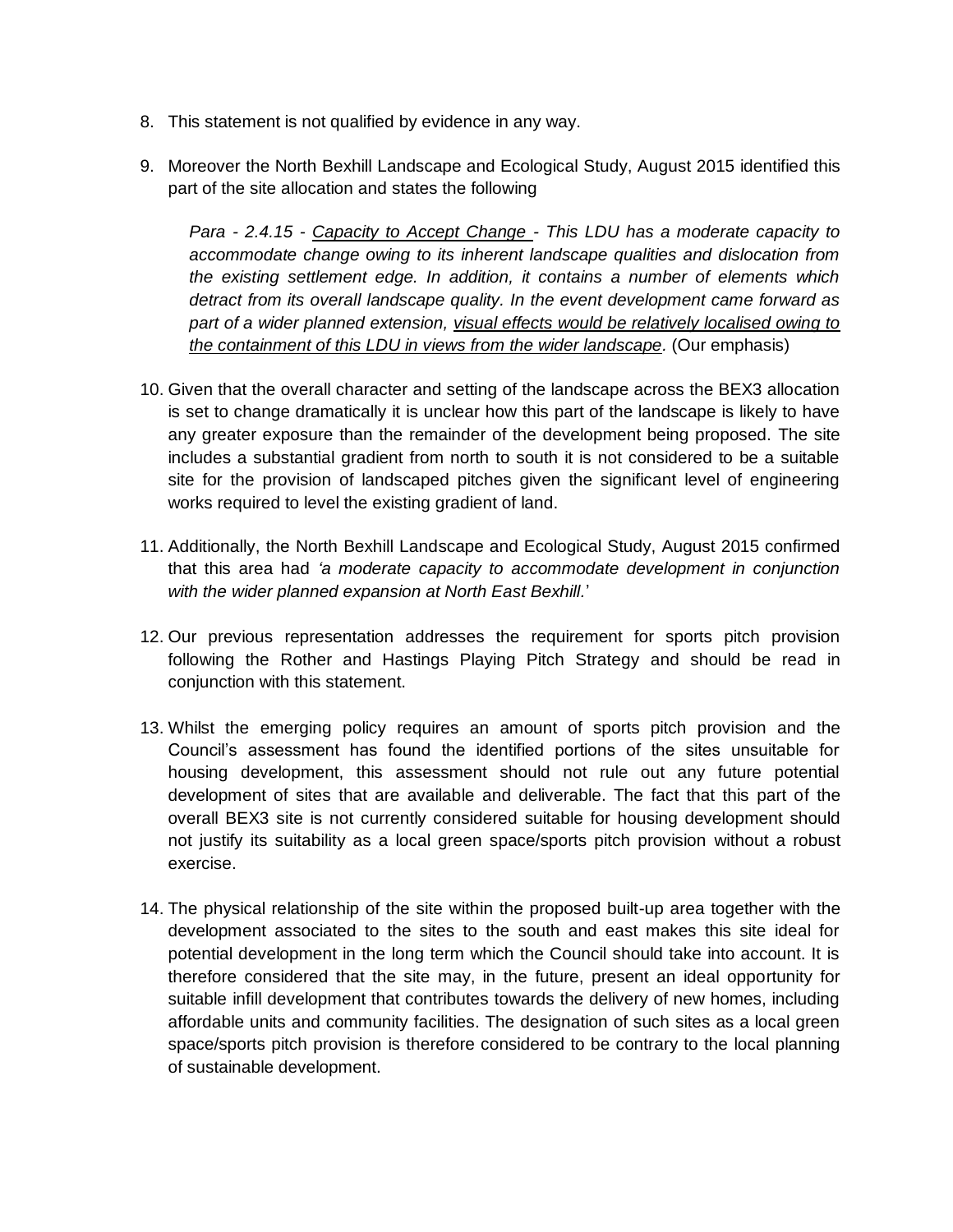- 15. It should also be taken into account that even if the Council could demonstrate a fiveyear housing land supply, the need for market and affordable housing has material weight. It is not considered that the Council's approach to housing across the north east Bexhill development area maximizes potential development within this part of the allocation.
- 16. As such we continue to **disagree** with the Councils allocation of the identified land as open space/Sports pitch provision and consider that the land could be used more efficiently for housing allocation.
- 17. In respect of the land at BEX3b it is considered relevant in this section to reiterate the relevant paragraph from the NPPF, setting out the tests and criteria that must be met for a Local Green Space designation.
- 18. Paragraph 99 of the NPPF says "*the designation of land as Local Green Space through local and neighbourhood plans allows communities to identify and protect green areas of particular importance to them. Designating land as Local Green Space should be consistent with the local planning of sustainable development and complement investment in sufficient homes, jobs and other essential services. Local Green Spaces should only be designated when a plan is prepared or updated, and be capable of enduring beyond the end of the plan period*".
- 19. Paragraph 100 of the NPPF says

"*The Local Green Space designation should only be used where the green space is:* 

- *a) in reasonably close proximity to the community it serves;*
- *b) demonstrably special to a local community and holds a particular local significance, for example because of its beauty, historic significance, recreational value (including as a playing field), tranquillity or richness of its wildlife; and local in character and is not an extensive tract of land*
- *c) local in character and is not an extensive tract of land."*
- 20. The formatting of the above criteria as set out in the NPPF and the fact that there is no reference to the wording "or", suggest that all three of the criteria must be met for a site to be designated as a local green space.
- 21. It is our view that the site does not meet any of the above tests to be designated as a local green space for the following reasons: Where the green space is in reasonably close proximity to the community it serves. Whilst the site is well related to the proposed development and built-up area boundary, the Council does not provide evidence as to how the proposed Local Green Space at this part of the site would be serving the wider community. Additionally, the provision of an enhanced public pathway does not need the extent of space to the south currently being forwarded.